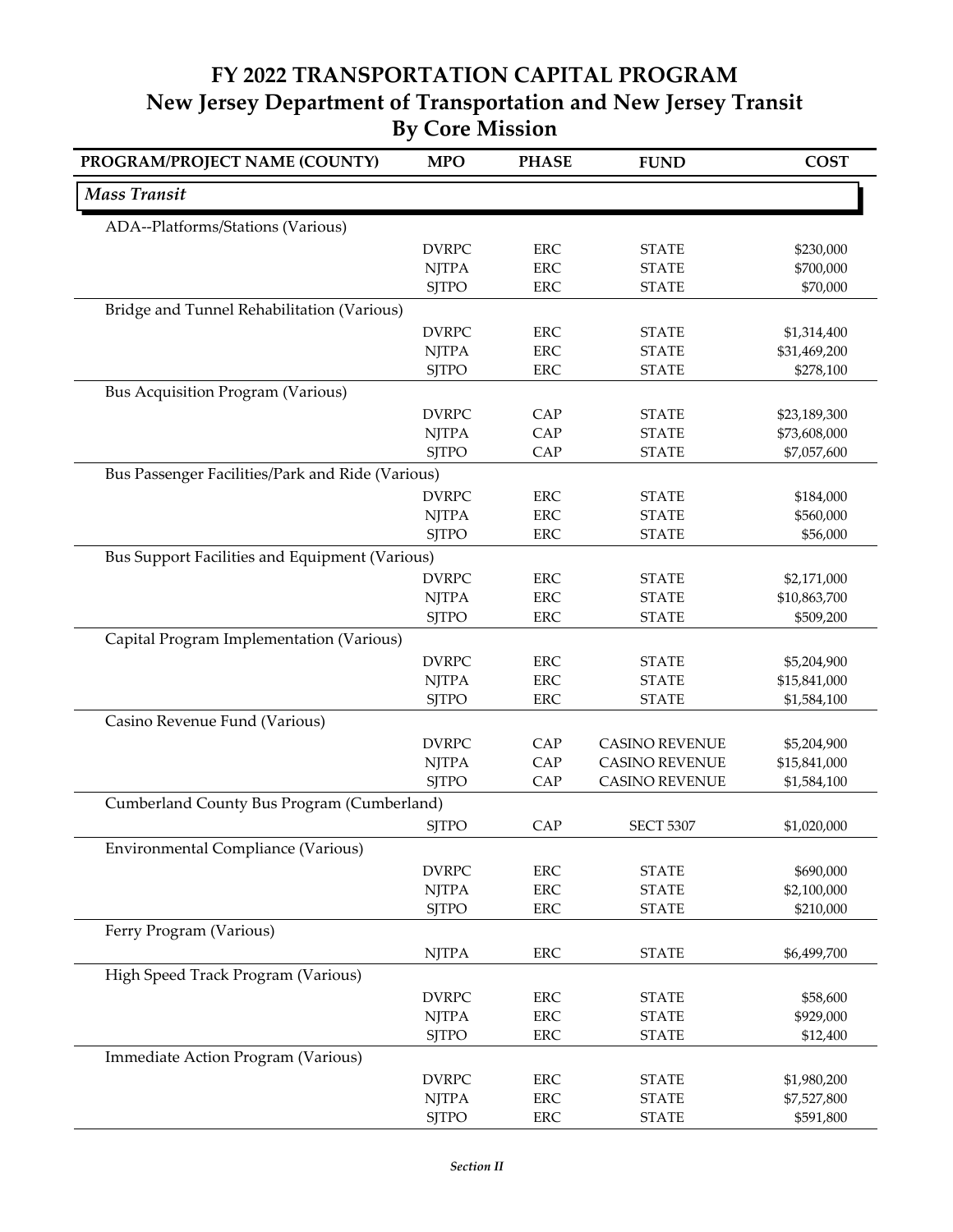| PROGRAM/PROJECT NAME (COUNTY)                      | <b>MPO</b>                                       | <b>PHASE</b>             | <b>FUND</b>                      | <b>COST</b>                 |  |
|----------------------------------------------------|--------------------------------------------------|--------------------------|----------------------------------|-----------------------------|--|
|                                                    | Light Rail Infrastructure Improvements (Various) |                          |                                  |                             |  |
|                                                    | <b>DVRPC</b>                                     | ERC                      | <b>STATE</b>                     | \$25,500,000                |  |
|                                                    | <b>NJTPA</b>                                     | <b>ERC</b>               | <b>STATE</b>                     | \$22,837,000                |  |
| Locomotive Overhaul (Various)                      |                                                  |                          |                                  |                             |  |
|                                                    | <b>DVRPC</b>                                     | CAP                      | <b>STATE</b>                     | \$296,500                   |  |
|                                                    | <b>NJTPA</b>                                     | CAP                      | <b>STATE</b>                     | \$4,700,700                 |  |
|                                                    | <b>SJTPO</b>                                     | CAP                      | <b>STATE</b>                     | \$62,700                    |  |
| Lyndhurst Intermodal ADA Improvements (Bergen)     |                                                  |                          |                                  |                             |  |
|                                                    | <b>NJTPA</b>                                     | <b>ERC</b>               | <b>SECT 5307</b>                 | \$11,132,000                |  |
| Miscellaneous (Various)                            |                                                  |                          |                                  |                             |  |
|                                                    |                                                  |                          |                                  |                             |  |
|                                                    | <b>DVRPC</b><br><b>NJTPA</b>                     | <b>ERC</b><br>ERC        | <b>STATE</b><br><b>STATE</b>     | \$115,000<br>\$350,000      |  |
|                                                    | <b>SJTPO</b>                                     | <b>ERC</b>               | <b>STATE</b>                     | \$35,000                    |  |
|                                                    |                                                  |                          |                                  |                             |  |
| NEC Improvements (Various)                         |                                                  |                          |                                  |                             |  |
|                                                    | <b>DVRPC</b>                                     | ERC                      | NJ TURNPIKE                      | \$2,500,000                 |  |
|                                                    | <b>DVRPC</b>                                     | <b>ERC</b>               | <b>SECT 5307</b>                 | \$5,781,900                 |  |
|                                                    | <b>DVRPC</b><br><b>NJTPA</b>                     | ERC<br>ERC               | <b>STATE</b><br>NJ TURNPIKE      | \$2,506,200<br>\$22,500,000 |  |
|                                                    | <b>NJTPA</b>                                     | <b>ERC</b>               | <b>SECT 5307</b>                 | \$52,037,100                |  |
|                                                    | <b>NJTPA</b>                                     | <b>ERC</b>               | <b>STATE</b>                     | \$31,957,800                |  |
| Other Rail Station/Terminal Improvements (Various) |                                                  |                          |                                  |                             |  |
|                                                    |                                                  |                          |                                  |                             |  |
|                                                    | <b>DVRPC</b><br><b>NJTPA</b>                     | <b>ERC</b><br><b>ERC</b> | <b>STATE</b><br><b>SECT 5307</b> | \$6,379,982<br>\$7,010,000  |  |
|                                                    | <b>NJTPA</b>                                     | ERC                      | <b>STATE</b>                     | \$57,764,610                |  |
|                                                    | <b>SJTPO</b>                                     | ERC                      | <b>STATE</b>                     | \$1,665,409                 |  |
| Physical Plant (Various)                           |                                                  |                          |                                  |                             |  |
|                                                    |                                                  |                          |                                  |                             |  |
|                                                    | <b>DVRPC</b><br><b>NJTPA</b>                     | <b>ERC</b><br><b>ERC</b> | <b>STATE</b><br><b>STATE</b>     | \$478,400<br>\$1,456,000    |  |
|                                                    | <b>SJTPO</b>                                     | <b>ERC</b>               | <b>STATE</b>                     | \$145,600                   |  |
|                                                    |                                                  |                          |                                  |                             |  |
| Portal Bridge North (Various)                      |                                                  |                          |                                  |                             |  |
|                                                    | <b>NJTPA</b>                                     | <b>ERC</b>               | <b>SECT 5309</b>                 | \$125,000,000               |  |
|                                                    | <b>NJTPA</b>                                     | <b>ERC</b>               | <b>STATE</b>                     | \$61,246,300                |  |
| Preventive Maintenance-Bus (Various)               |                                                  |                          |                                  |                             |  |
|                                                    | <b>DVRPC</b>                                     | CAP                      | <b>SECT 5307</b>                 | \$25,918,700                |  |
|                                                    | <b>NJTPA</b>                                     | CAP                      | <b>SECT 5307</b>                 | \$78,883,000                |  |
|                                                    | <b>SJTPO</b>                                     | CAP                      | <b>SECT 5307</b>                 | \$7,888,300                 |  |
| Preventive Maintenance-Rail (Various)              |                                                  |                          |                                  |                             |  |
|                                                    | <b>DVRPC</b>                                     | CAP                      | <b>SECT 5307</b>                 | \$5,625,500                 |  |
|                                                    | <b>DVRPC</b>                                     | CAP                      | <b>SECT 5337</b>                 | \$9,722,200                 |  |
|                                                    | <b>NJTPA</b>                                     | CAP                      | <b>SECT 5307</b>                 | \$76,513,400                |  |
|                                                    | <b>NJTPA</b>                                     | CAP                      | <b>SECT 5337</b>                 | \$154,129,200               |  |
|                                                    | <b>SJTPO</b>                                     | CAP                      | <b>SECT 5307</b>                 | \$1,282,100                 |  |
|                                                    | <b>SJTPO</b>                                     | CAP                      | <b>SECT 5337</b>                 | \$2,057,300                 |  |
| Private Carrier Equipment Program (Various)        |                                                  |                          |                                  |                             |  |
|                                                    | <b>DVRPC</b>                                     | CAP                      | <b>STATE</b>                     | \$690,000                   |  |
|                                                    | <b>NJTPA</b>                                     | CAP                      | <b>STATE</b>                     | \$2,100,000                 |  |
|                                                    | <b>SJTPO</b>                                     | CAP                      | <b>STATE</b>                     | \$210,000                   |  |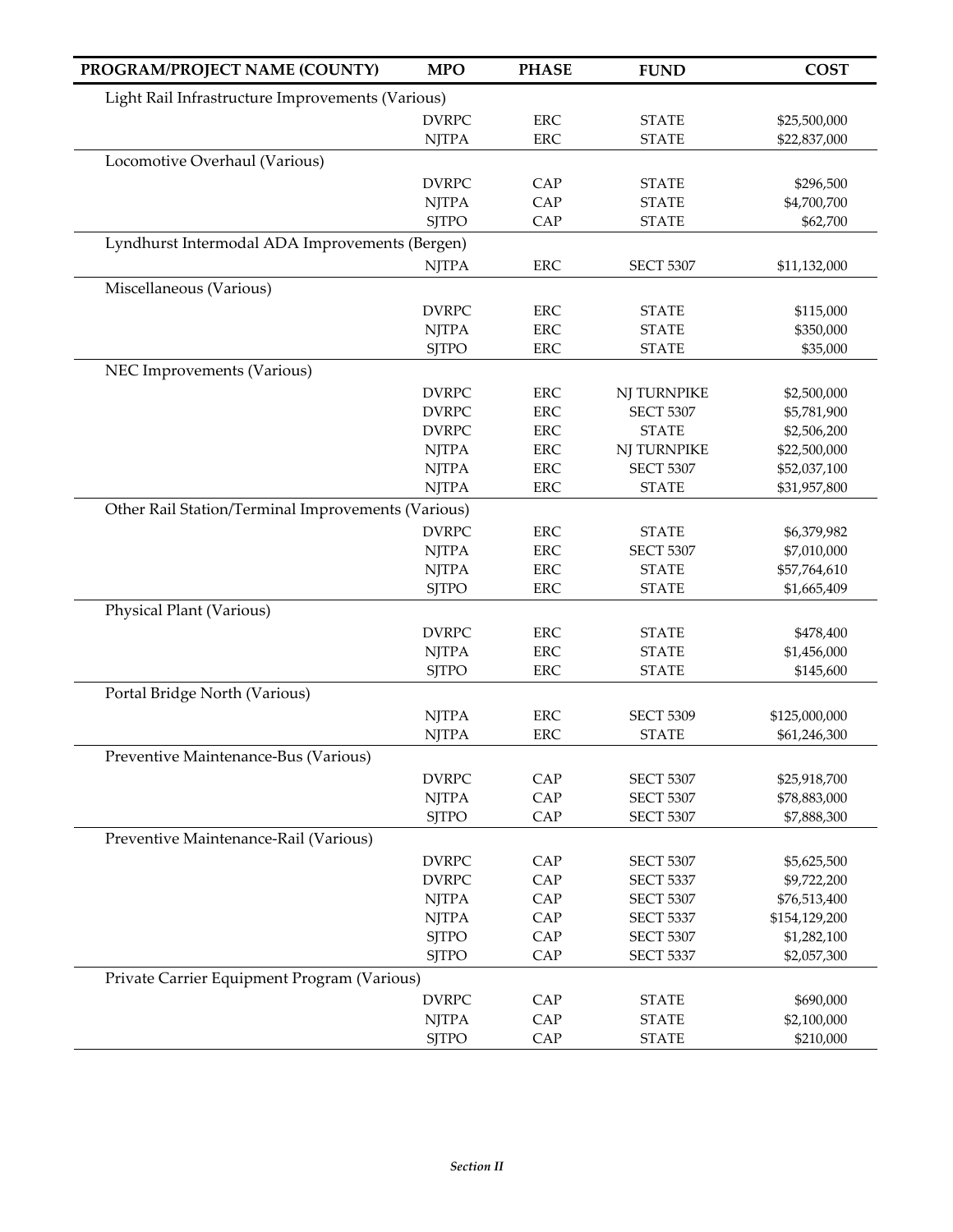| PROGRAM/PROJECT NAME (COUNTY)                                  | <b>MPO</b>                   | <b>PHASE</b> | <b>FUND</b>                      | <b>COST</b>             |
|----------------------------------------------------------------|------------------------------|--------------|----------------------------------|-------------------------|
| Rail Rolling Stock Procurement (Various)                       |                              |              |                                  |                         |
|                                                                | <b>DVRPC</b>                 | CAP          | <b>SECT 5307</b>                 | \$1,123,800             |
|                                                                | <b>DVRPC</b>                 | CAP          | <b>SECT 5337</b>                 | \$1,763,800             |
|                                                                | <b>DVRPC</b>                 | CAP          | <b>STATE</b>                     | \$12,332,800            |
|                                                                | <b>NJTPA</b>                 | CAP          | <b>CMAQ</b>                      | \$75,000,000            |
|                                                                | <b>NJTPA</b>                 | CAP          | <b>SECT 5307</b>                 | \$17,815,100            |
|                                                                | <b>NJTPA</b>                 | CAP          | <b>SECT 5337</b>                 | \$27,962,200            |
|                                                                | <b>NJTPA</b>                 | CAP          | <b>STATE</b>                     | \$195,515,500           |
|                                                                | <b>SJTPO</b>                 | CAP          | <b>SECT 5307</b>                 | \$237,800               |
|                                                                | <b>SJTPO</b>                 | CAP          | <b>SECT 5337</b>                 | \$373,200               |
|                                                                | <b>SJTPO</b>                 | CAP          | <b>STATE</b>                     | \$2,609,700             |
| Rail Support Facilities and Equipment (Various)                |                              |              |                                  |                         |
|                                                                | <b>DVRPC</b>                 | <b>ERC</b>   | <b>STATE</b>                     | \$391,100               |
|                                                                | <b>NJTPA</b>                 | <b>ERC</b>   | METRO-NORTH                      | \$690,000               |
|                                                                | <b>NJTPA</b>                 | <b>ERC</b>   | <b>SECT 5307</b>                 | \$14,096,000            |
|                                                                | <b>NJTPA</b>                 | <b>ERC</b>   | <b>STATE</b>                     | \$18,134,800            |
|                                                                | <b>SJTPO</b>                 | <b>ERC</b>   | <b>STATE</b>                     | \$72,200                |
| Safety Improvement Program (Various)                           |                              |              |                                  |                         |
|                                                                | <b>DVRPC</b>                 | <b>ERC</b>   | <b>STATE</b>                     | \$187,520               |
|                                                                | <b>NJTPA</b>                 | ERC          | <b>STATE</b>                     | \$2,972,800             |
|                                                                | <b>SJTPO</b>                 | ERC          | <b>STATE</b>                     | \$39,680                |
| Section 5310 Program (Various)                                 |                              |              |                                  |                         |
|                                                                | <b>DVRPC</b>                 | CAP          | <b>SECT 5310</b>                 | \$1,778,500             |
|                                                                | <b>DVRPC</b>                 | CAP          | <b>STATE</b>                     | \$402,500               |
|                                                                | <b>NJTPA</b>                 | CAP          | <b>SECT 5310</b>                 | \$5,412,900             |
|                                                                | <b>NJTPA</b>                 | CAP          | <b>STATE</b>                     | \$1,225,000             |
|                                                                | <b>SJTPO</b><br><b>SJTPO</b> | CAP<br>CAP   | <b>SECT 5310</b>                 | \$541,300               |
|                                                                |                              |              | <b>STATE</b>                     | \$122,500               |
| Section 5311 Program (Various)                                 |                              |              |                                  |                         |
|                                                                | <b>DVRPC</b>                 | CAP          | <b>MATCH</b>                     | \$437,000               |
|                                                                | <b>DVRPC</b>                 | CAP          | <b>SECT 5311</b><br><b>STATE</b> | \$924,200               |
|                                                                | <b>DVRPC</b><br><b>NJTPA</b> | CAP<br>CAP   | <b>MATCH</b>                     | \$23,000<br>\$1,330,000 |
|                                                                | <b>NJTPA</b>                 | CAP          | <b>SECT 5311</b>                 | \$2,812,700             |
|                                                                | <b>NJTPA</b>                 | CAP          | <b>STATE</b>                     | \$70,000                |
|                                                                | <b>SJTPO</b>                 | CAP          | <b>MATCH</b>                     | \$133,000               |
|                                                                | <b>SJTPO</b>                 | CAP          | <b>SECT 5311</b>                 | \$281,300               |
|                                                                | <b>SJTPO</b>                 | CAP          | <b>STATE</b>                     | \$7,000                 |
| Security Improvements (Various)                                |                              |              |                                  |                         |
|                                                                | <b>DVRPC</b>                 | SWI          | <b>STATE</b>                     | \$876,300               |
|                                                                | <b>NJTPA</b>                 | SWI          | <b>STATE</b>                     | \$2,667,000             |
|                                                                | <b>SJTPO</b>                 | SWI          | <b>STATE</b>                     | \$266,700               |
| Signals and Communications/Electric Traction Systems (Various) |                              |              |                                  |                         |
|                                                                | <b>DVRPC</b>                 | <b>ERC</b>   | <b>STATE</b>                     | \$2,063,553             |
|                                                                | <b>NJTPA</b>                 | ERC          | <b>STATE</b>                     | \$36,786,791            |
|                                                                | <b>SJTPO</b>                 | <b>ERC</b>   | <b>STATE</b>                     | \$436,656               |
| Small/Special Services Program (Various)                       |                              |              |                                  |                         |
|                                                                | <b>DVRPC</b>                 | EC           | <b>STATE</b>                     | \$415,800               |
|                                                                | <b>NJTPA</b>                 | EC           | <b>STATE</b>                     | \$961,100               |
|                                                                | <b>SJTPO</b>                 | EC           | <b>STATE</b>                     | \$96,100                |